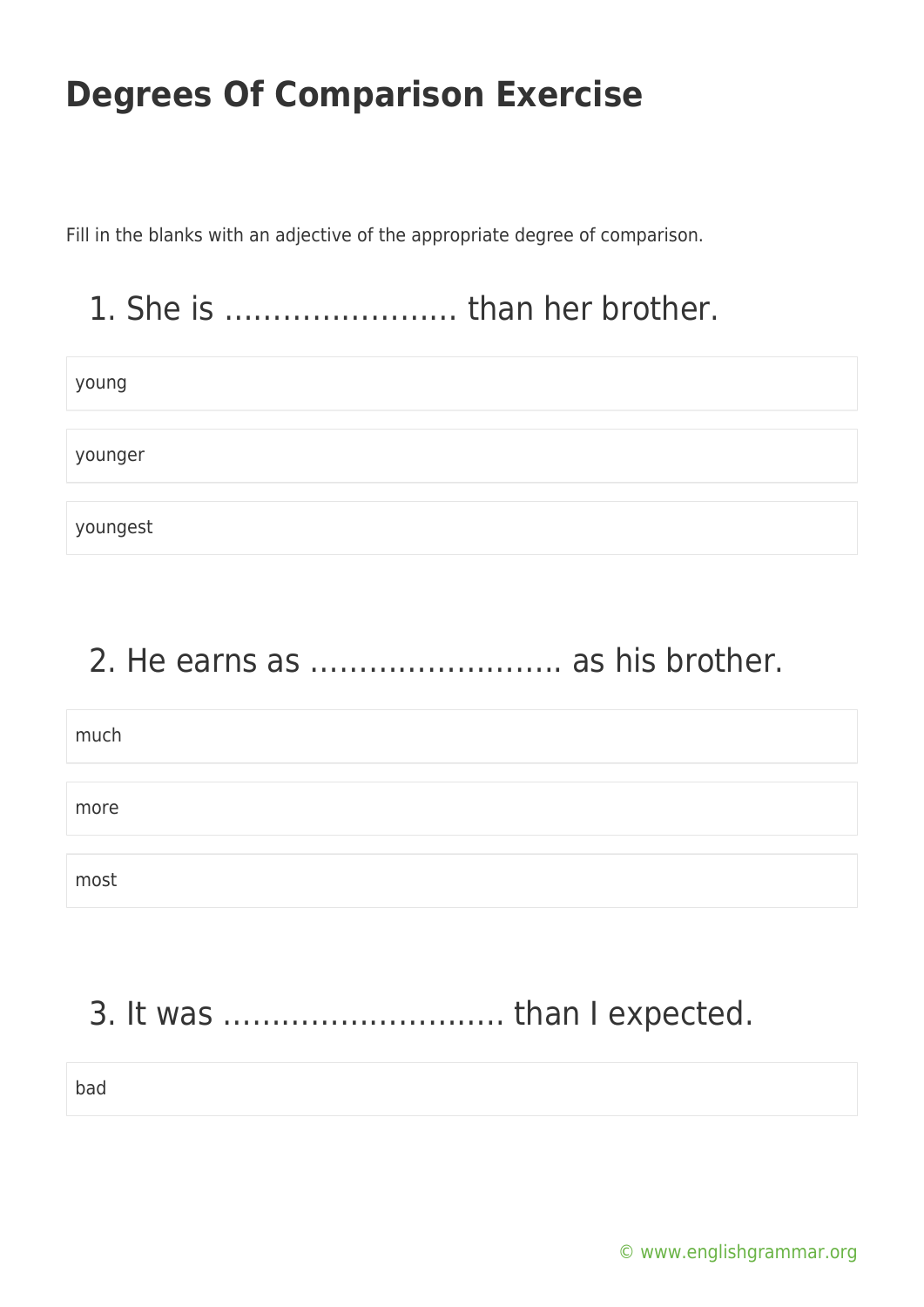worse

worst

## 4. She is ………………….. than you.

clever

cleverer

cleverest

#### 5. Which is the ………………………. river in the world?

| long    |  |  |  |
|---------|--|--|--|
| longer  |  |  |  |
| longest |  |  |  |

[© www.englishgrammar.org](https://www.englishgrammar.org/)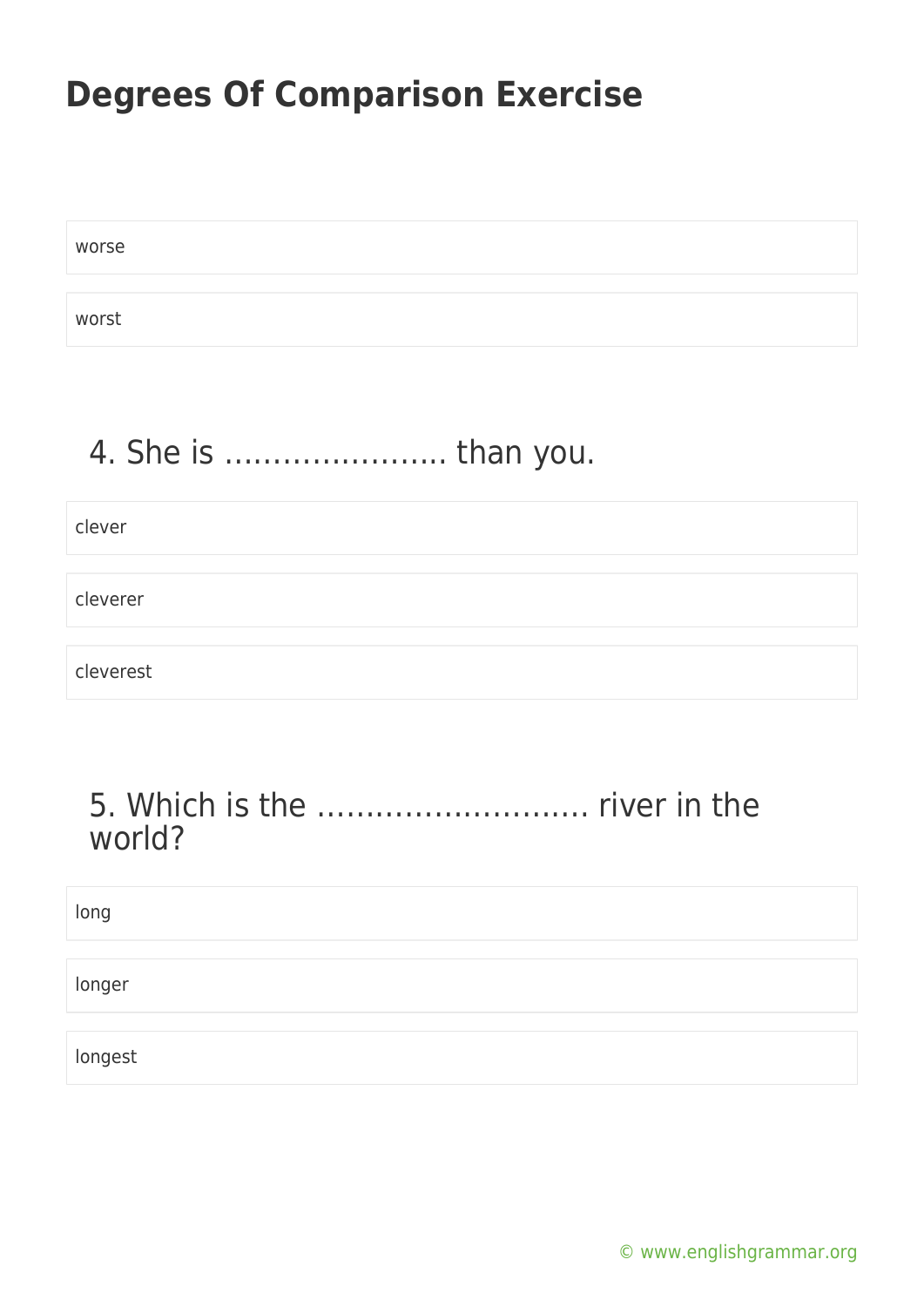6. He works ………………………. than anybody I know.

| hard    |  |
|---------|--|
|         |  |
| harder  |  |
|         |  |
| hardest |  |

## 7. An eagle can fly ............................. than a crow.

high higher highest

## 8. Oil is ……………………. than water.

lighter

light

[© www.englishgrammar.org](https://www.englishgrammar.org/)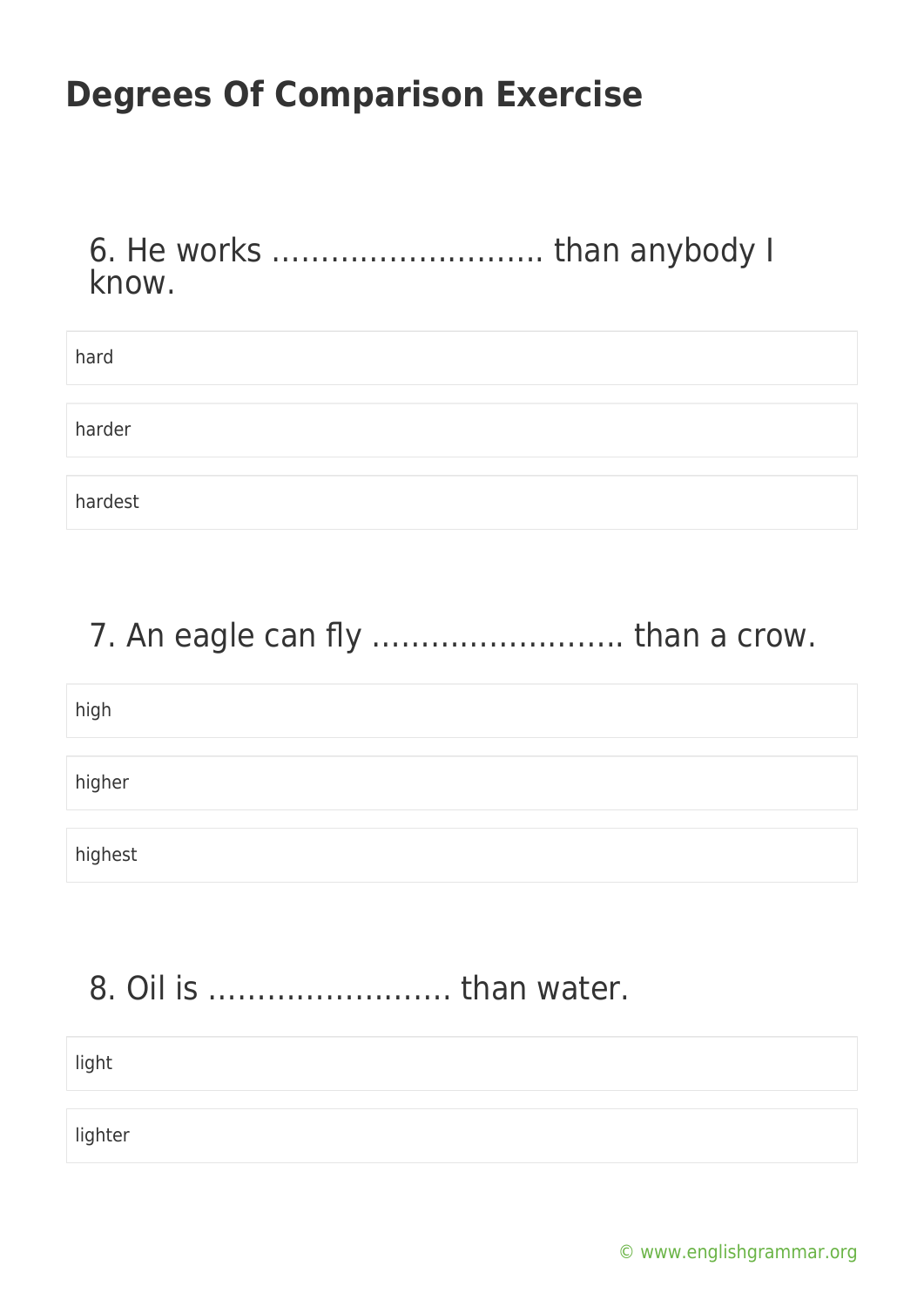lightest

### 9. It was the ………………………. challenge I had to encounter.

tough

tougher

toughest

# 10. He is the ……………………….. of my friends.

witty

wittier

wittiest

## 11. She is as ………………………. as her sister.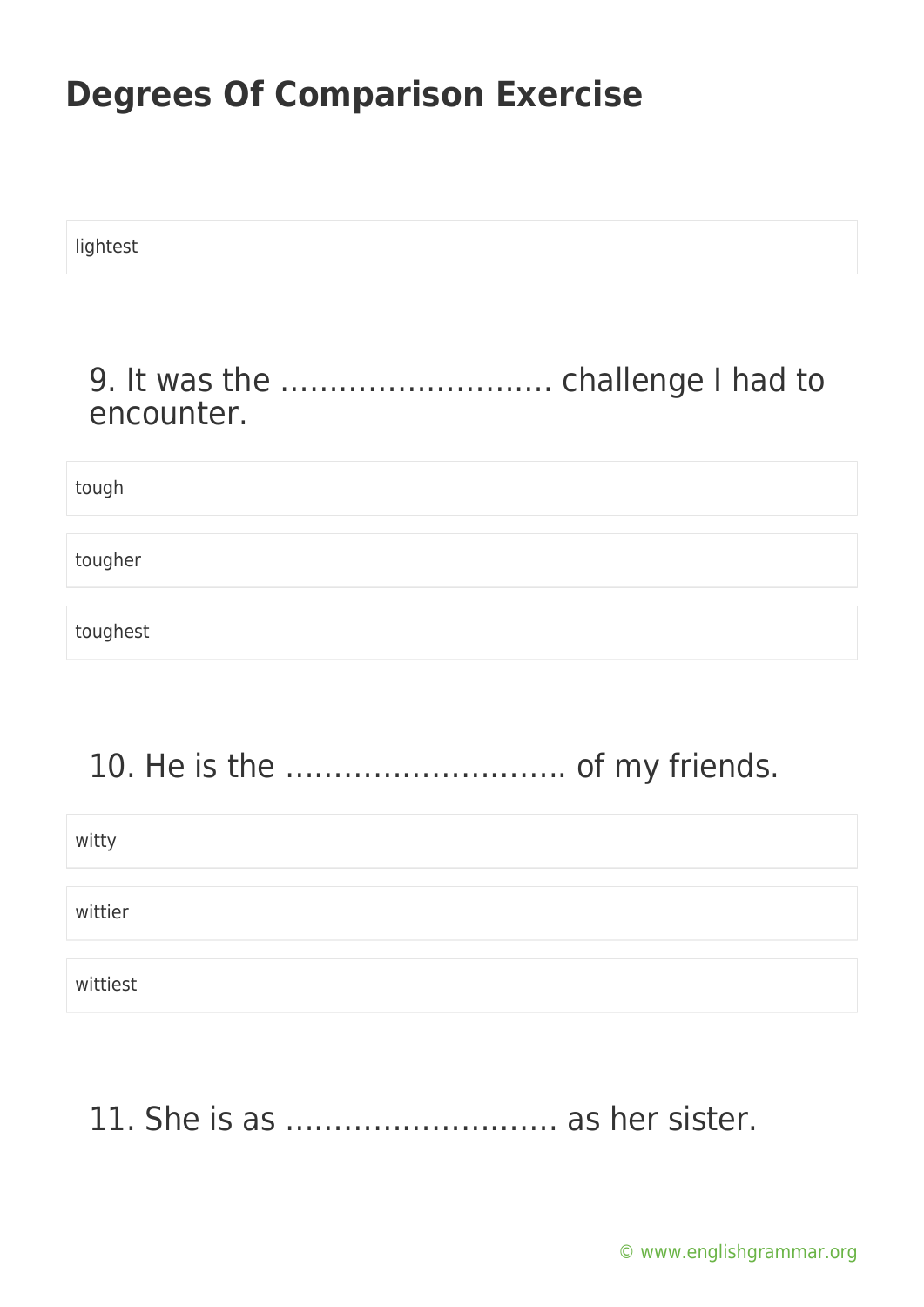elegant

more elegant

### 12. Solomon was the ……………………… of all men.

| wise   |  |
|--------|--|
|        |  |
| wiser  |  |
|        |  |
| wisest |  |

#### Answers

She is younger than her brother. He earns as much as his brother. It was worse than I expected. She is cleverer than you. Which is the longest river in the world? He works harder than anybody I know. An eagle can fly higher than a crow. Oil is lighter than water. It was the toughest challenge I had to encounter.